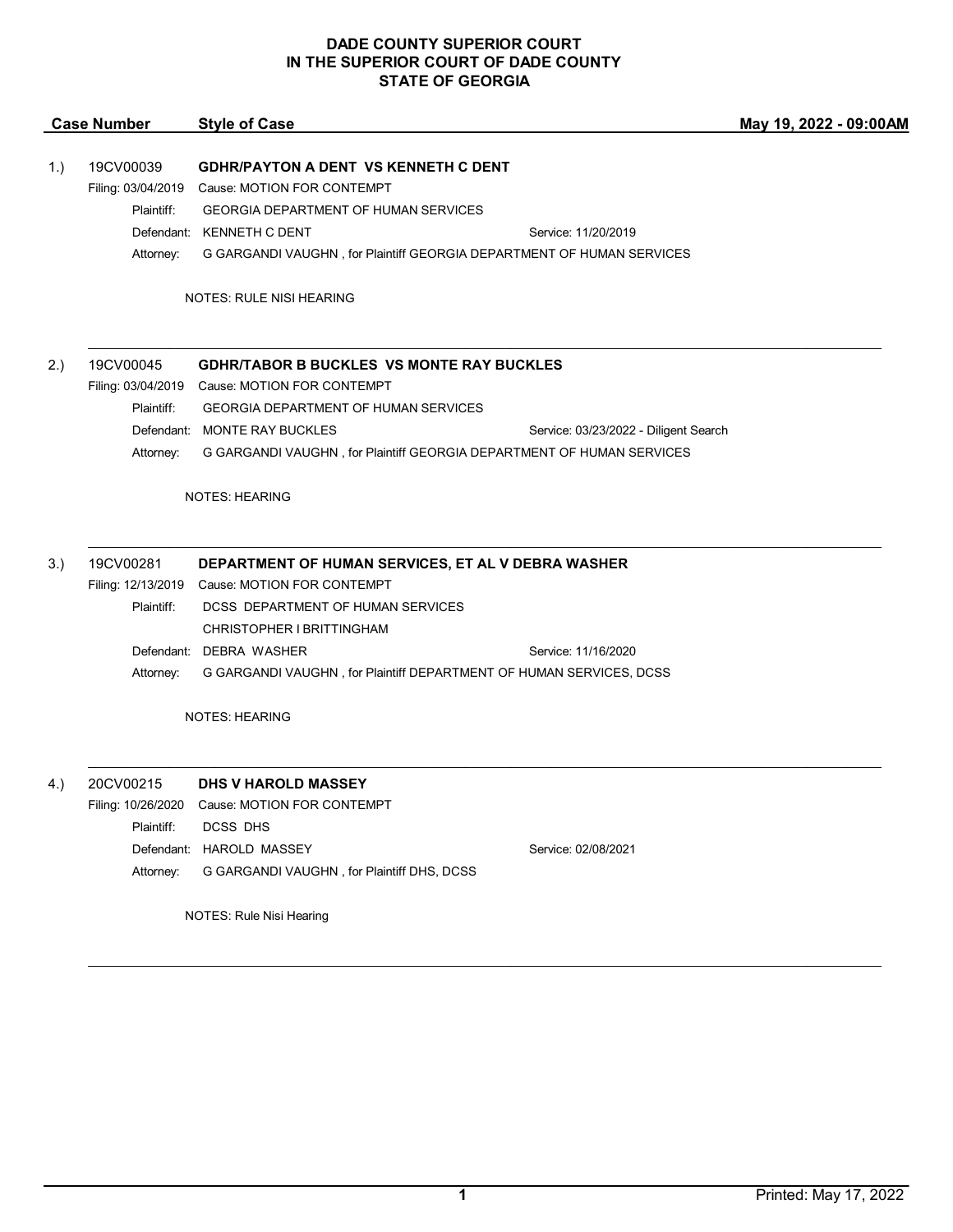| <b>Case Number</b> | <b>Style of Case</b>                                                 |                                                                                                                                 | May 19, 2022 - 09:00AM                                                                                                                                                                                                                                                                                                |
|--------------------|----------------------------------------------------------------------|---------------------------------------------------------------------------------------------------------------------------------|-----------------------------------------------------------------------------------------------------------------------------------------------------------------------------------------------------------------------------------------------------------------------------------------------------------------------|
| 21CV00151          |                                                                      |                                                                                                                                 |                                                                                                                                                                                                                                                                                                                       |
| Plaintiff:         | DEPARTMENT OF HUMAN SERVICES                                         |                                                                                                                                 |                                                                                                                                                                                                                                                                                                                       |
|                    | <b>CURTIS D WILLIAMS</b>                                             |                                                                                                                                 |                                                                                                                                                                                                                                                                                                                       |
| Attorney:          |                                                                      |                                                                                                                                 |                                                                                                                                                                                                                                                                                                                       |
|                    |                                                                      |                                                                                                                                 |                                                                                                                                                                                                                                                                                                                       |
| 21CV00155          |                                                                      |                                                                                                                                 |                                                                                                                                                                                                                                                                                                                       |
|                    |                                                                      |                                                                                                                                 |                                                                                                                                                                                                                                                                                                                       |
|                    |                                                                      |                                                                                                                                 |                                                                                                                                                                                                                                                                                                                       |
| Attorney:          | LAWRENCE STAGG, for Plaintiff MORRIS, KEVIN W<br>(706) 937-8244      |                                                                                                                                 |                                                                                                                                                                                                                                                                                                                       |
|                    |                                                                      |                                                                                                                                 |                                                                                                                                                                                                                                                                                                                       |
|                    | 706-866-2630                                                         |                                                                                                                                 |                                                                                                                                                                                                                                                                                                                       |
|                    | <b>NOTES: HEARING</b>                                                |                                                                                                                                 |                                                                                                                                                                                                                                                                                                                       |
|                    | Filing: 06/08/2021<br>Filing: 06/11/2021<br>Plaintiff:<br>Defendant: | Defendant:<br><b>NOTES: HEARING</b><br>Cause: COMPLAINT FOR VISITATION RIGHTS<br><b>KEVIN W MORRIS</b><br><b>BRITTANI BAKER</b> | DHS CONNOR P WILLIAMS V CURTIS D WILLIAMS<br>Cause: COMPLAINT FOR RECOVERY OF CHILD SUPPORT<br>G GARGANDI VAUGHN, for Plaintiff DHS, WILLIAMS, CONNOR P<br>KEVIN W MORRIS V BRITTANI BAKER, BRITTANI LEIGH M MORRIS<br>Service: 06/18/2021 - Answer: 07/13/2021<br>JOSEPH E WILLARD JR, for Defendant BAKER, BRITTANI |

Filing: 10/01/2021 Cause: PETITION FOR MODIFICATION AND CONTEMPT Plaintiff: CHEYENNE CASSANDRA RODEN Defendant: CODY SAMUEL ABE AVANS Attorney: CHRISTOPHER B RAWLS , for Plaintiff RODEN, CHEYENNE CASSANDRA 706-861-6003 Walter Moffitt , for Defendant AVANS, CODY SAMUEL ABE 7068610203 LAWRENCE STAGG , for Defendant AVANS, CODY SAMUEL ABE (706) 937-8244 NOTES: HEARING

8.) 22CV00029 **GEORGIA DEPARTMENT OF HUMAN SERVICES, ET AL V DANIEL E. COMBS, JR.**

Filing: 02/14/2022 Cause: SUPPORT - IV-D

Plaintiff: THE GEORGIA DEPARTMENT OF HUMAN SERVICES, EX. REL.,

Defendant: DANIEL E COMBS

Attorney: GARGANDI VAUGHN , for Plaintiff COCHRAN, BRYADON

NOTES: RULE NISI HEARING

\_\_\_\_\_\_\_\_\_\_\_\_\_\_\_\_\_\_\_\_\_\_\_\_\_\_\_\_\_\_\_\_\_\_\_\_\_\_\_\_\_\_\_\_\_\_\_\_\_\_\_\_\_\_\_\_\_\_\_\_\_\_\_\_\_\_\_\_\_\_\_\_\_\_\_\_\_\_\_\_\_\_\_\_\_\_\_\_\_\_\_\_\_\_\_\_\_\_\_\_\_\_\_\_\_\_\_\_\_\_\_\_\_\_\_\_\_\_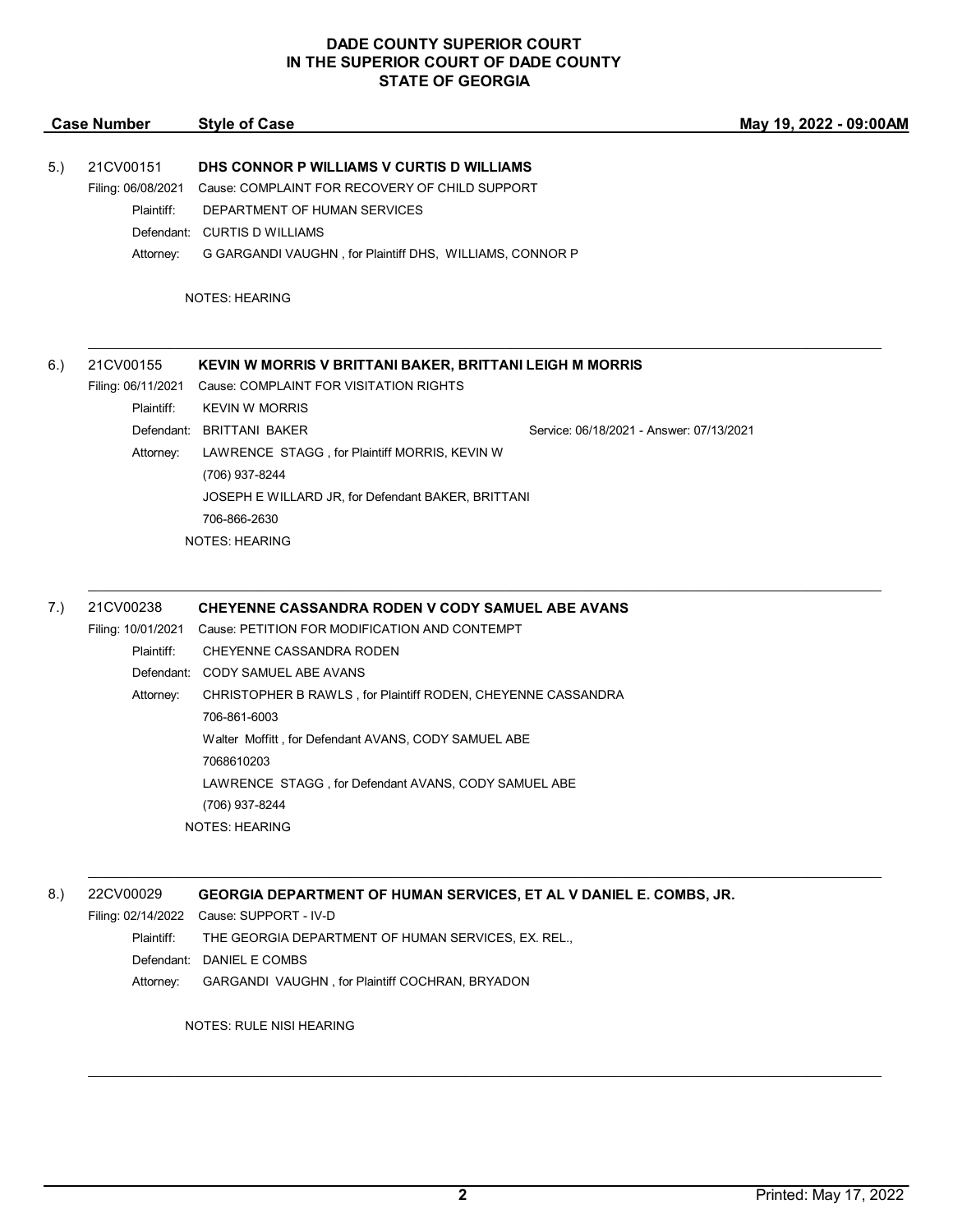|      | <b>Case Number</b>                            | <b>Style of Case</b>                                                                                                                                                            | May 19, 2022 - 09:00AM |
|------|-----------------------------------------------|---------------------------------------------------------------------------------------------------------------------------------------------------------------------------------|------------------------|
| 9.)  | 22CV00036<br>Filing: 02/28/2022<br>Plaintiff: | <b>GEORGIA DEPT OF HUMAN SERVICES V DERRICK D RAINES</b><br>Cause: MOTION FOR CONTEMPT<br><b>BRODY RAINES</b><br><b>BRAYDEN RAINES</b><br><b>BENJAMIN RAINES</b>                |                        |
|      | Attorney:                                     | THE GEORGIA DEPARTMENT OF HUMAN SERVICES, EX. REL.,<br>Defendant: DERRICK D RAINES<br>GARGANDI VAUGHN, for Plaintiff RAINES, BRODY                                              |                        |
|      |                                               | NOTES: Rule Nisi Hearing                                                                                                                                                        |                        |
| 10.  | 22CV00037                                     | <b>GEORGIA DEPT OF HUMAN SERVICES V JIM T SARGENT</b>                                                                                                                           |                        |
|      | Plaintiff:                                    | Filing: 02/28/2022 Cause: SUPPORT - IV-D<br>ETHAN SARGENT<br>THE GEORGIA DEPARTMENT OF HUMAN SERVICES, EX. REL.,                                                                |                        |
|      | Attorney:                                     | Defendant: JIM T SARGENT<br>GARGANDI VAUGHN, for Plaintiff SARGENT, ETHAN                                                                                                       |                        |
|      |                                               | NOTES: Rule Nisi Hearing                                                                                                                                                        |                        |
| 11.) | 22CV00050<br>Plaintiff:                       | <b>GEORGIA DEPT OF HUMAN SERVICES V CANDICE J SCHREIBER</b><br>Filing: 03/16/2022 Cause: SUPPORT - IV-D<br>KOPELLI ALLEN<br>THE GEORGIA DEPARTMENT OF HUMAN SERVICES, EX. REL., |                        |
|      | Attorney:                                     | Defendant: CANDICE J SCHREIBER<br>GARGANDI VAUGHN, for Plaintiff ALLEN, KOPELLI                                                                                                 |                        |
|      |                                               | NOTES: Rule Nisi Hearing                                                                                                                                                        |                        |

12.) 22CV00061 **GEORGIA DEPARTMENT OF HUMAN SERVICES V BRETT C PRINCE**

Filing: 03/29/2022 Cause: COMPLAINT FOR RECOVERY OF CHILD SUPPORT

Plaintiff: THE GEORGIA DEPARTMENT OF HUMAN SERVICES, EX. REL.,

Defendant: BRETT C PRINCE

Attorney: Gargandi Vaughn , for Plaintiff PRINCE, FLINT

NOTES: HEARING